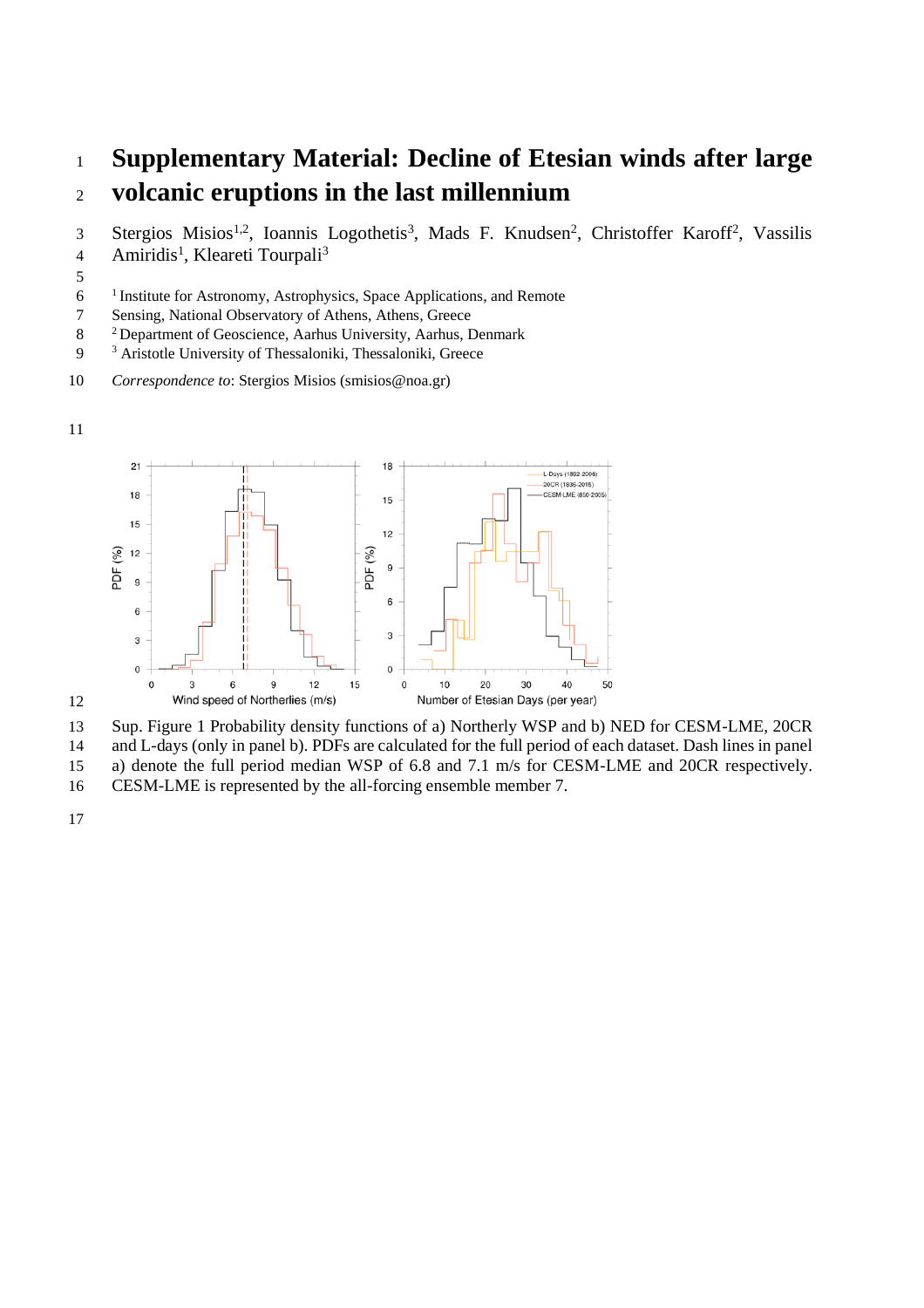

 Sup. Figure 2 Similar to Figure 3 but a) for all major eruptions from 850 to 2005 using the classification of Stevenson et al. (2016) and b) the ensemble mean (black line) of 17 individual CESM-LME runs

(grey).



 Sup. Figure 3 Similar to Figure 4 but for all strong eruptions from 850 to 2005 using the classification of Stevenson et al. (2016)